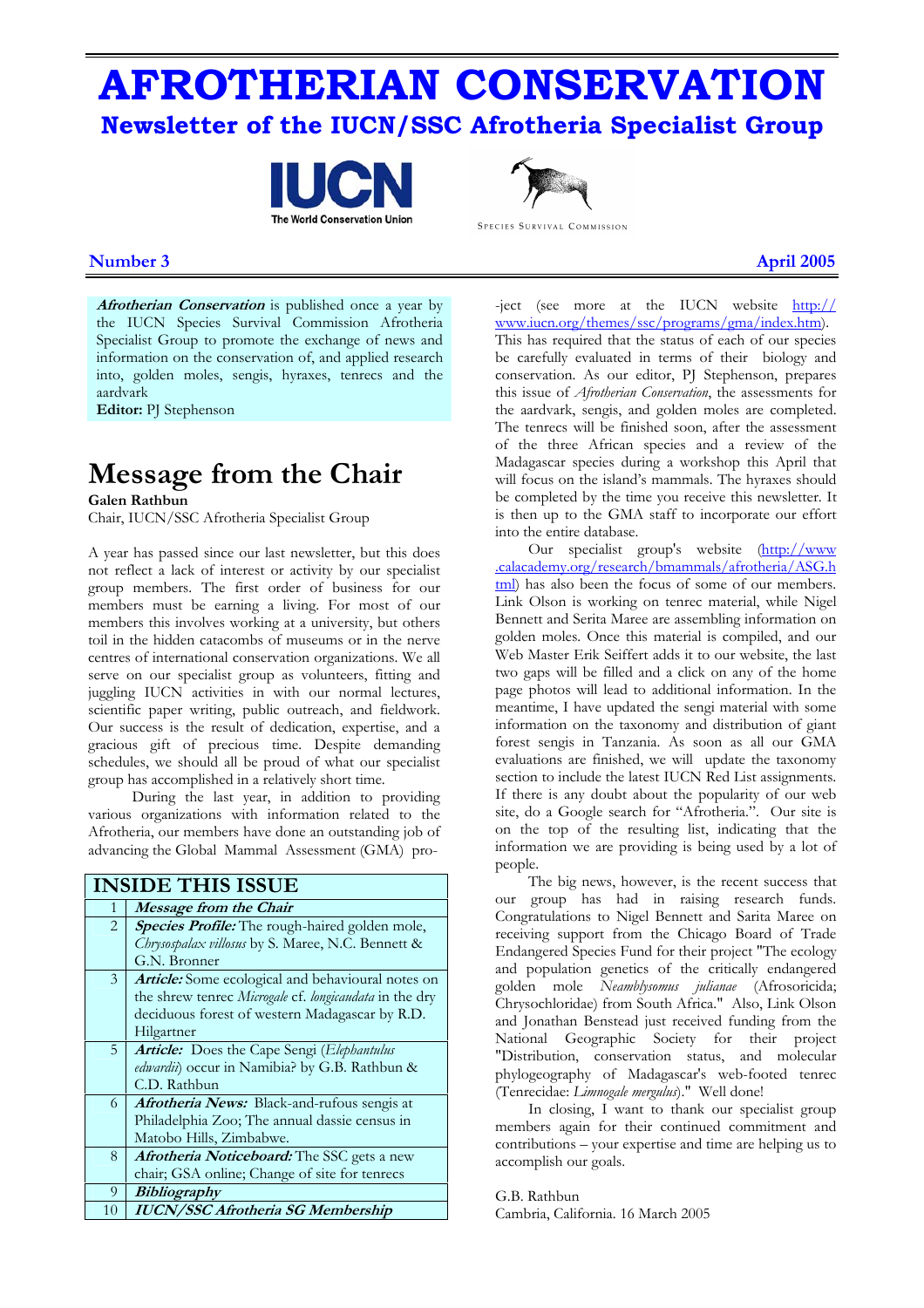## **Species Profile: The rough-haired golden mole Chryospalax villosus**

### Sarita Maree<sup>1</sup>, Nigel C. Bennett<sup>1</sup> & Gary N. Bronner<sup>2</sup>

1 Mammal Research Institute, Department of Zoology and Entomology, University of Pretoria, Pretoria 0002, South Africa. Lead author email: *smaree@zoology.up.ac.za* 2 Department of Zoology, University of Cape Town, Rondebsoch, 7700. Cape Town, South Africa

The rough-haired golden mole (*Chrysospalax villosus*), endemic to South Africa, has a distribution that is characteristically disjunct with records from a number of provinces including the Eastern Cape, KwaZulu Natal, Gauteng and Mpumalanga (Plate 1). Despite its relatively wide distribution, this species is rare because of its very specific habitat requirements, and it has thus far been caught at only ten localities. It frequents grasslands and meadows in the savanna and grassland biomes of South Africa, and is extremely secretive. Detecting the presence of rough-haired golden moles is made all the more difficult by their preference for areas with sandy soils and dense vegetation, normally close to watercourses.



Rough-haired Golden Mole Chrysospalax villosus

**Plate 1:** Map of South Africa showing distribution of *C. villosus* (with permission of M. Keith).

The rough-haired golden mole is generally larger than most of the other species of golden mole, with a total length of 120-175 mm and a mass of 90-160 g. It characteristically has a coarse and long pelage with hairs 18-20 mm long on the back. The glossy individual hairs of the guard coat on the mid-back are slate-grey at the base with reddish brown to brown at the tip. The under fur is woolly and grey (Plate 2). The claws of the third digit on the front feet are powerful and about 1.6 cm in length (Skinner & Smithers 1990).

 Despite being the second largest of the known species of golden moles, to date there is a paucity of information about the general biology of this secretive and elusive animal. Rough-haired golden moles are rarely seen, despite them coming onto the surface at night to root for their food. Their burrow systems open to the surface via a number of ovoid holes that resemble the holes of freshwater crab chambers (Plate 3). These openings often are filled with shallow soil tailings (soil that has been displaced to the side and back), also similar to those of crabs; sometimes a shallow depression is also found at the burrow entrance, and possibly serves as a latrine. The telltale indicators of rough-haired golden moles are rootings made by the leathery nose pad during nocturnal surface foraging bouts. These signs resemble a scuff made by the edge of the heel of a shoe that has been dug superficially into the soil, and are usually located very close to the open holes. In wet soils the imprint of their feet can sometimes also be seen.



Plate 2: Head of a rough-haired golden mole emerging from its burrow

Surface foraging and activity usually follows a period of rainfall. It is not known if these moles also forage in underground tunnels like other golden moles, but this seems likely given the long periods without rainfall during the dry winter months throughout most of its range. The diet comprises insects and earthworms, but has not been well documented. It is possible that they are generalists that will take any invertebrate or even small vertebrate prey they come across, as is the case with the giant golden mole, *Chrysospalax tervelyani*. If disturbed when on the surface, rough-haired golden moles quickly retreat back to the safety of the nearest burrow, and they apparently have a remarkable ability to retrace their steps even under the cover of darkness.

 The conservation status of the rough-haired golden mole is of considerable interest to the IUCN/SSC Afrotheria Specialist Group. It is currently categorized as vulnerable with the red list criteria of B1 ab (iii)  $+2$  ab (iii) (due to the species being known from no more than ten localities, the extent of occurrence being less than 20,000 km², the area of occupancy less than 2000 km², and continued loss of habitat). The distribution of this golden mole has probably contracted during historical times as a result of habitat alteration associated with mining, power generating plants, as well as urbanization and ecologically unsound agricultural practices in parts of its range. The greatest degradation of its preferred habitat has taken place in the highveld grasslands of Mpumalanga and Gauteng, as a result of mining shallow coal deposits to fuel the numerous coal fired power stations in this region. Rehabilitation of these sites has largely been ineffective in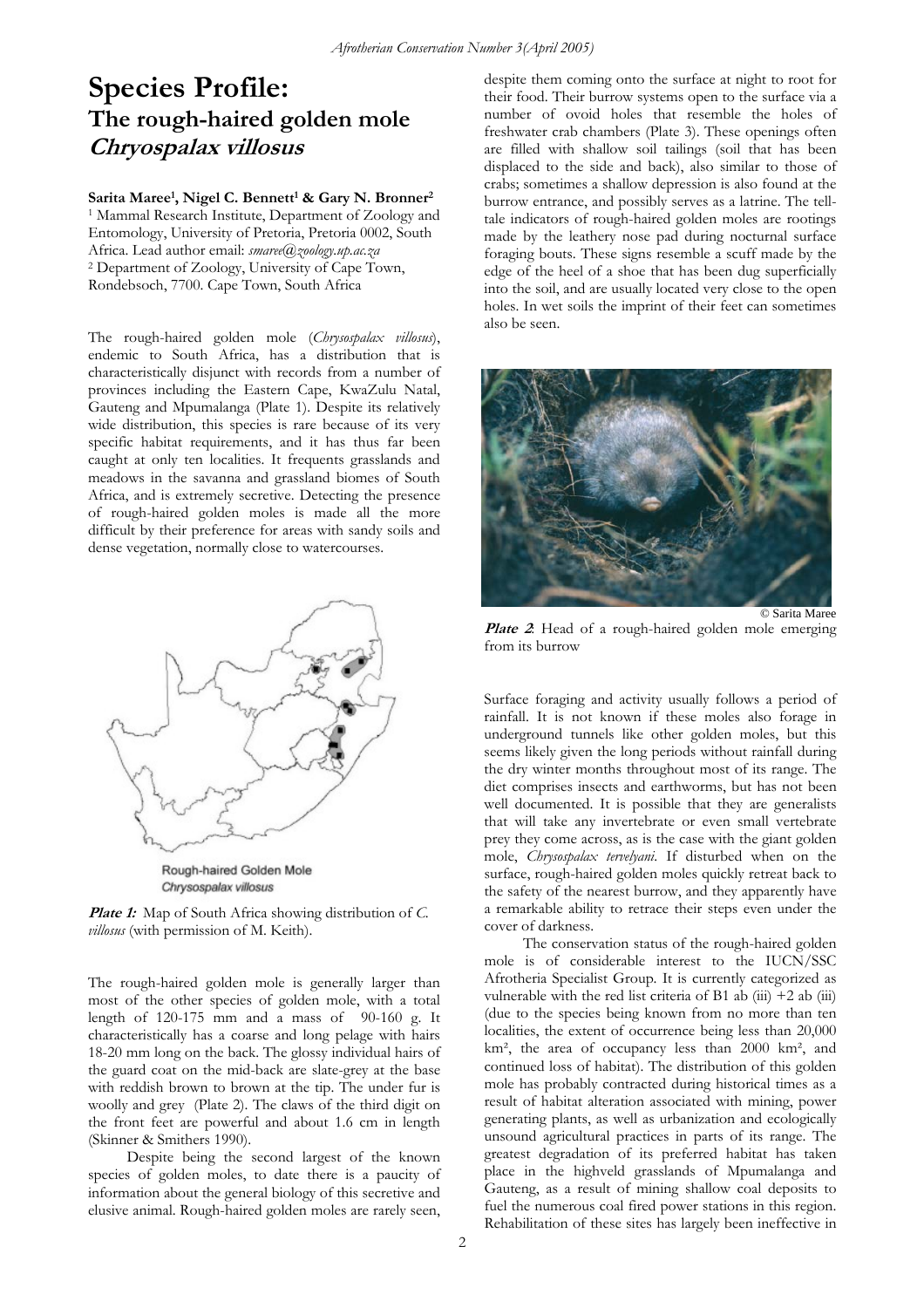restoring natural plant and animal communities. These power stations form the backbone of South Africa's electricity network, so the magnitude of disturbance is likely to increase as human populations grow and the demand for power increases.



Plate 3: A rough-haired golden mole burrow

The widespread practice of allowing cattle to graze in marshes and dense grasslands near water during the dry winter months leads to the trampling and destruction of pristine habitat that is so crucial to the existence of the rough-haired golden mole. Some historically renowned sites for the mole have been completely transformed by urbanization, such as the greater Pretoria West region of Gauteng where extensive searches for this species over the last 10 years have not yielded any sign of their presence.

 The Gauteng, KwaZulu Natal and Mpumulanga provincial conservation departments are currently attempting to document and record potential habitat sites that may support rough-haired golden mole populations. There is major concern by these bodies that this mammal may be more threatened than its red list status suggests. The rareness of the species is exemplified by the fact that the capture of one individual in the Glengary region of KwaZulu-Natal in 2003 was the first specimen recorded since 1974, nearly 30 years ago!

#### **References**

- Friedmann Y. & Daly B. (eds.) 2004*. Red Data Book of the Mammals of South Africa: A Conservation Assessment.*  CBSG Southern Africa, Conservation Breeding Specialist Group (SSC/IUCN), Endangered Wildlife Trust. South Africa.
- Skinner J.D. & Smithers, R.H.N. 1990. *The mammals of the southern African sub-region.* University of Pretoria, Pretoria. Cape and Transvaal Printers.

## **Article:**

## **Some ecological and behavioural notes on the shrew tenrec Microgale cf. longicaudata in the dry deciduous forest of western Madagascar**

### **Roland D. Hilgartner**

Abt. Soziobiologie, Deutsches Primatenzentrum, Göttingen, Abt. Experimentelle Ökologie, Universität Ulm, Germany *hilgartner@gmx.de* 

The long-tailed shrew tenrec *Microgale* cf. *longicaudata* belongs to the subfamily of spineless tenrecs Oryzorictinae in the family Tenrecidae (Olson & Goodman 2003). Whereas most shrew tenrecs are confined to the humid eastern forests of Madagascar, some species, such as members of the *M. longicaudata* complex, are also known to occupy drier areas in the western forests of Madagascar (Ade 1996, Jenkins 2003). *Microgale* represents the most speciose genus of mammals in Madagascar (Goodman *et al.* 2003, Jenkins 2003). New species continue to be discovered. For example, the number of long-tailed shrew tenrecs has recently doubled (Jenkins & Goodman 1999, Olson *et al.* in press). Consequently, information on the ecology and behaviour of some species is still very limited or based on interpretations of their morphology (Ade 1996).

*Microgale* species are generally thought to forage on the forest floor but also sometimes along inclined lianas and low bushes (Eisenberg & Gould 1970). For example, *M. brevicaudata* is able to climb up vertical lianas at a considerable speed and forage within dense horizontal sheet spider nests up to 4 m above the ground (Hilgartner unpublished data). In *M. longicaudata* some morphological characters, such as elongated hind feet and digits, as well as a very long tail with a prehensile tip, hint at a scansorial or occasionally arboreal way of life (Thomas 1918, Jenkins 2003). However, specimens of *M. longicaudata* were captured in traps both on the ground and at a heights of between 1 and 2.5 m, suggesting occasional terrestrial, as well as arboreal, behaviour (Ade 1996, Goodman unpublished data cited in Jenkins 2003).

Shrew tenrecs mainly forage on insects and *Microgale* species held in captivity have generally preferred prey such as orthopterans (Stephenson *et al.* 1994). The most commonly consumed prey type found in the stomach contents of *M. longicaudata* on the east coast were Orthoptera (Soarimalala & Goodman 2003). An analysis of stomach contents of *Microgale* cf. *longicaudata* captured in the Kirindy Forest in western Madagascar revealed also various remains of arthropods (Ade 1996). Here I add some observations on the behaviour and ecology of *Microgale* cf. *longicaudata* found in western Madagascar.

**Research site**: Kirindy Forest is a dry deciduous forest in western Madagascar, 60 km north-east of Morondava (44°39'E, 20°03'S). The capture site was in a forest block known as N5 which is located within a 12,500 ha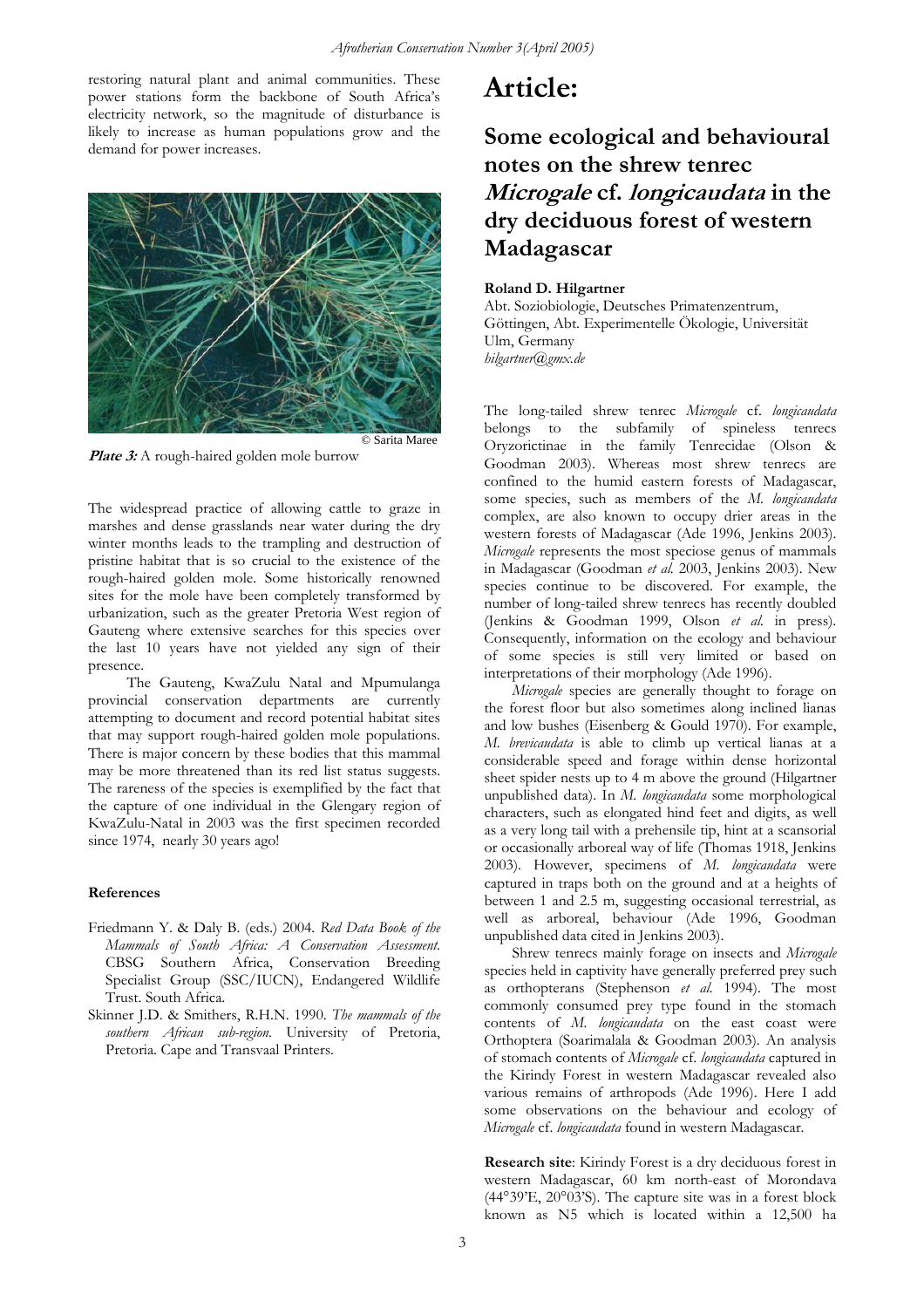concession of the *Centre de Formation Professionnelle Forestière*  (CFPF) *de Morondava*. The local climate is characterized by pronounced seasonality with a short rainy season from December to February followed by a dry season with little or no rain from April to November (Sorg & Rohner 1996). For a detailed description of forest structure and phenology, see Ganzhorn and Sorg (1996).

**Observations in the wild**: On 20 January 2004 at 2210h, I located a long-tailed *Microgale* individual. It sat horizontally on the base of a leave within a bush at a height of around 150 cm. The tail was not twisted around any vegetation. I approached the animal to within a few centimetres. It did not move and appeared to be in a torpid state. Air temperature at that time was 24°C (measured by a temperature logger I had in the forest for another research project). The temperature cited is from a control logger at the same height off the ground as the *Microgale*.

**Observations in captivity**: For 10 days (20 to 30 January 2004), I held the animal in captivity in a cage measuring 35 x 25 x 39 cm. The cage was provided with leaf litter (5 cm in depth) and some small branches to allow the animal to climb. The animal commenced its nightly activities between 1830h and 1900h and moved on the ground as well as on the branches. It was noted that after feeding the animal rested on a branch without moving, in a seemingly torpid or at least inactive state. During the day the animal slept in a nest of about 5 cm diameter within the leaf litter.



© Roland D. Hilgartner

**Plate 4:** *Microgale* cf. *longicaudata* feeding on an insect of the family *Ensifera*. Note the hind feet stabilizing the animal on the branch while feeding.

I offered the *Microgale* different kinds of insects (Phasmidae, *Caelifera*, *Ensifera*; Coleoptera and larvae, Aranidae). Insects greater than about 6 cm were not eaten. When I offered several insects at the same time such as small *Ensifera* and beetle larvae, the latter were preferred. It did not consume some of the Coleoptera and one *Caelifera* species. In 5 out of 8 cases I observed the *Microgale* grasping the distal portion of its tail on a branch when feeding or chasing insects. It was my impression that this action was to avoid falling off the substrate especially when the insect prey was still active. In the other cases, the elongated hind feet stabilized the animal while feeding on branches (see Plate 4). Estimated body mass of the *Microgale* was less than 7g.

**Conclusions:** The observed individual of *M. cf. longicaudata* showed scansorial behaviour in the wild, and terrestrial and scansorial behaviour in captivity. While foraging, the long tail seemed to play a role in balancing and stabilizing the individual on substrate such as small branches. Food selection experiments indicated a preference for beetle larvae.

Given the difficulty of locating and capturing longtailed shrew tenrecs in western Madagascar, to date only preliminary information about some aspects of their biology is available. Further studies in the wild as well as in captivity are needed to shed more light on the ecology and behaviour of these poorly known animals.

### **Acknowledgements**

I thank Peter M. Kappeler and Steve. M. Goodman for comments on an earlier version of this manuscript.

### **References**

- Ade, M. 1996. Morphological observations on a *Microgale* specimen (Insectivora, Tenrecidae) from western Madagascar. Pp. 251-255 in J. U. Ganzhorn and J.-P. Sorg (eds.), *Ecology and economy of a western dry forest in Madagascar. Primate Report 46-1*.
- [Eisenberg, J. F. & Gould, E. 1970: The Tenrecs: A Study](http://tenrec.xardas.lima-city.de/sicontents.htm)  [in Mammalian Behavior and Evolution.](http://tenrec.xardas.lima-city.de/sicontents.htm) *Smithsonian [Contributions to Zoology](http://tenrec.xardas.lima-city.de/sicontents.htm)* 27. 138 pp.
- Ganzhorn, J. U. & Sorg J.-P. (eds.) 1996. Ecology and economy of a western dry forest in Madagascar, *Primate Report* 46-1.
- Jenkins, P. D. 2003. *Microgale*, Shrew Tenrecs. Pp. 1273- 1278 in S. M. Goodman and J. P. Benstead (eds.), *Natural History of Madagascar*. University of Chicago Press, Chicago and London.
- Jenkins, P. D. & Goodman, S. M. 1999. A new species of *Microgale* (Lipotyphla, Tenrecidae) from isolated forest in southwestern Madagascar. *Bulletin of the Natural History Museum, London (Zoology),* 65: 155-164.
- Olson, L. E. & Goodman, S. M. 2003. Phylogeny and biogeography of tenrecs. Pp. 1235-1242 in S.M. Goodman and J. P. Benstead (eds.), *Natural History of Madagascar*. University of Chicago Press, Chicago and London.
- Olson, L. E., Goodman, S. M. & Yoder, A. D. 2004. Illumination of cryptic species boundaries in Longtailed shrew tenrecs (Mammalia: Tenrecidae: *Microgale*). New insights into geographic variation and distributional constraints. *Biological Journal of the Linnean Society*. 83: 1-22.
- Sorg, J-P. & Rohner, U. 1996. Climate and tree phenology of the dry deciduous forest of the Kirindy Forest. Pp. 57-80 in J. U. Ganzhorn and J.-P. Sorg (eds.), *Ecology and economy of a western dry forest in Madagascar. Primate Report 46-1.*
- Soarimalala, V. & Goodman, S. M. 2003. The food habits of Lipotyphla. Pp 1203-1205 in S. M. Goodman and J. P. Benstead (eds.), *Natural History of Madagscar*, University of Chicago Press, Chicago and London.
- Stephenson, P.J., Racey, P.A. & Rakotondraparany, F. 1994. Maintenance and reproduction of tenrecs (Tenrecidae) in captivity at Parc Tsimbazaza, Madagascar. *International Zoo Yearbook.* 33: 194-201.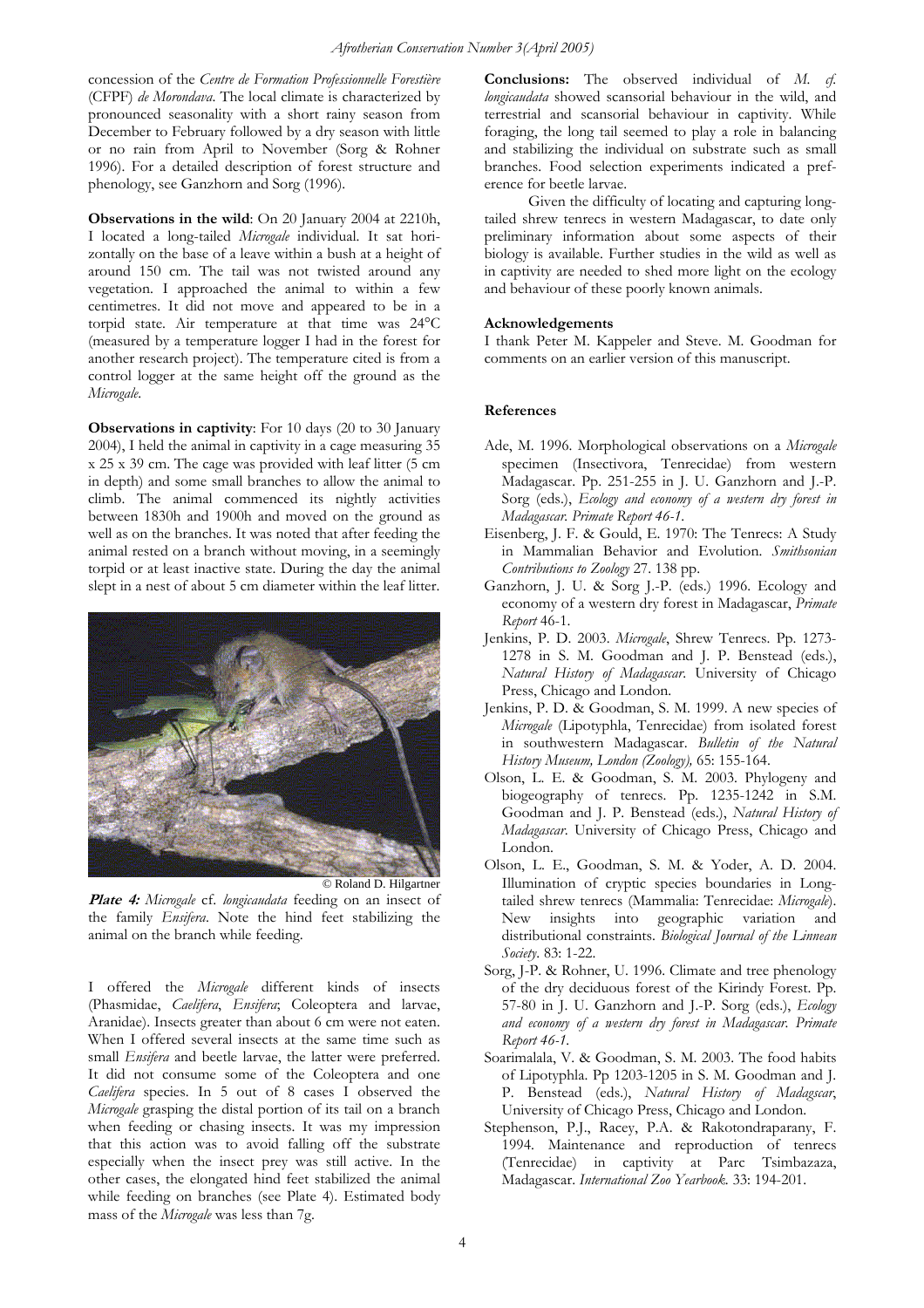Thomas, O. 1918. On the arrangement of the small Tenrecidae hitherto referred to *Oryzorictes* and *Microgale*. *Ann. Mag. Nat. Hist*. Ser. 9-1: 193-209.

# **Article:**

### **Does the Cape sengi (Elephantulus edwardii) occur in Namibia?**

### Galen B. Rathbun<sup>1</sup> and Carolyn D. Rathbun<sup>2</sup>

1 Department of Ornithology and Mammalogy, California Academy of Sciences (San Francisco), c/o P.O. Box 202, Cambria, California 93428, U.S.A. *GRathbun@calacademy.org* 2 P.O. Box 202, Cambria, California 93428, U.S.A.

There are 15 species of sengi (elephant-shrews; order Macroscelidea) and all are found only in Africa (Rathbun 2004). Southern Africa has the greatest concentration of *Elephantulus* (Corbet and Hanks 1968), with five of the 10 species occurring in Namibia, Botswana, and South Africa (Skinner & Smithers 1990). The Cape Sengi (Plate 5) is thought to be the only species endemic to South Africa. It occurs in rocky habitats across the south-west from around Port Elizabeth on the south coast, north to Middelburg, west to Carnarvon, and then north-west to the Richtersveld National Park south of the Orange River, which forms the border with Namibia (Stuart & Stuart 1990). Mountainous rocky habitat occurs on both sides of the Orange River, mostly in South Africa's Richtersveld National Park and Namibia's Fish River Canyon National Park. It is not clear if large rivers, such as the Orange River, are barriers that can define the distribution of sengis. There are no records of *Elephantulus edwardii* north of the river, but this area is not biologically well known (Mike Griffin, personal communication) and it is possible that this sengi has escaped detection in Namibia. To determine if the Cape sengi occurs in Namibia, we livetrapped several sites on the north side of Orange River in July 2004 and qualitatively assessed habitats in the region.



**Plate 5.** Cape sengi (*Elephantulus edwardii*) from Cederberg Mountains near Clanwilliam, South Africa. The dark tail is among the diagnostic traits for this species.

### **Methods**

We used up to 54 Sherman live traps at each site, baited with a dry mixture of rolled oats, peanut butter, and Marmite. The traps were set in rough lines through rocky habitat at 10 to 20 metre intervals, where we believed sengis would occur. The traps were set in the afternoon, two or three hours before sunset, and then checked the next morning one or two hours after sunrise.

#### **Results**

Our results are summarized in the two tables below:

**Table 1.** Characteristics associated with our five trapping locations, which were on rocky ridges or kopjes. Site 3 was trapped on two consecutive nights.

| Site           | Date      | Location with                 | Elev-           | Trap      |
|----------------|-----------|-------------------------------|-----------------|-----------|
| No.            | (2004)    | latitude/longitude            | ation           | Nights    |
| 1              | $12$ July | Kopje N of Cañon Lodge,       | 780             | 30        |
|                |           | Gondwana Park                 | m               |           |
|                |           | 27° 39.441' S, 17° 47.549' E. |                 |           |
| 2              | $13$ July | Window ridge, NW of Cañon     | 805             | 35        |
|                |           | Lodge, Gondwana Park          | m               |           |
|                |           | 27° 38.334' S, 17° 47.443' E  |                 |           |
| 3              | 14 &      | Ridge E. of Cañon Lodge,      | 850             | $45 + 45$ |
|                | $15$ July | Gondwana Park                 | m               |           |
|                |           | 27° 38.428' S, 17° 48.602' E  |                 |           |
| $\overline{4}$ | 25 July   | Ca. Bosplass Camp, road C13,  | 240             | 54        |
|                |           | near Orange River             | m               |           |
|                |           | 28° 09.862' S, 17° 12.855' E  |                 |           |
| 5              | $26$ July | Ca. 12 km. E., Bosplass Camp  | 95 <sub>m</sub> | 35        |
|                |           | on Orange River               |                 |           |
|                |           | 28° 14.654' S, 17° 16.260' E  |                 |           |

**Table 2.** Number of individual small mammals trapped at each location (Table 1).

| Species                | <b>Sites</b> |  |         |  | Total |    |
|------------------------|--------------|--|---------|--|-------|----|
|                        |              |  |         |  |       |    |
| Elephantulus rupestris |              |  | $1+0$   |  |       |    |
| Petromyscus sp.        |              |  | $3 + 5$ |  |       | 29 |
| Aethomys namaquensis   |              |  | $0+0$   |  |       |    |
| Aethomys chrysophylus  |              |  | $0+0$   |  |       |    |
| Petromus typicus       |              |  | $0+0$   |  |       |    |
| Total                  |              |  | $4 + 5$ |  |       |    |

#### **Discussion**

It is much easier to determine the presence of a small mammal than its absence. Therefore, our lack of success in trapping *E*. *edwardii* in Namibia is inconclusive. The western rock sengi (*E*. *rupestris*), which we trapped in Gondwana Park (Plate 6), is found widely in Namibia, mostly in mountainous and rocky habitats associated with the Western Escarpment. In South Africa, *E*. *edwardii* and *E*. *rupestris* are sympatric where their distributions meet, such as in the Goegap Nature Reserve near Springbok. In areas where the two species occur together, however, it is not known whether they are truly syntopic or there is some yet undefined partitioning of rocky habitats. Thus, just because we found *E*. *rupestris* at Gondwana Park does not necessarily preclude *E*. *edwardii* from occurring there in the same habitats.

We noted the very arid nature of the rocky habitats on both sides of the Orange River; there was very little vegetation of any kind growing among the rocks and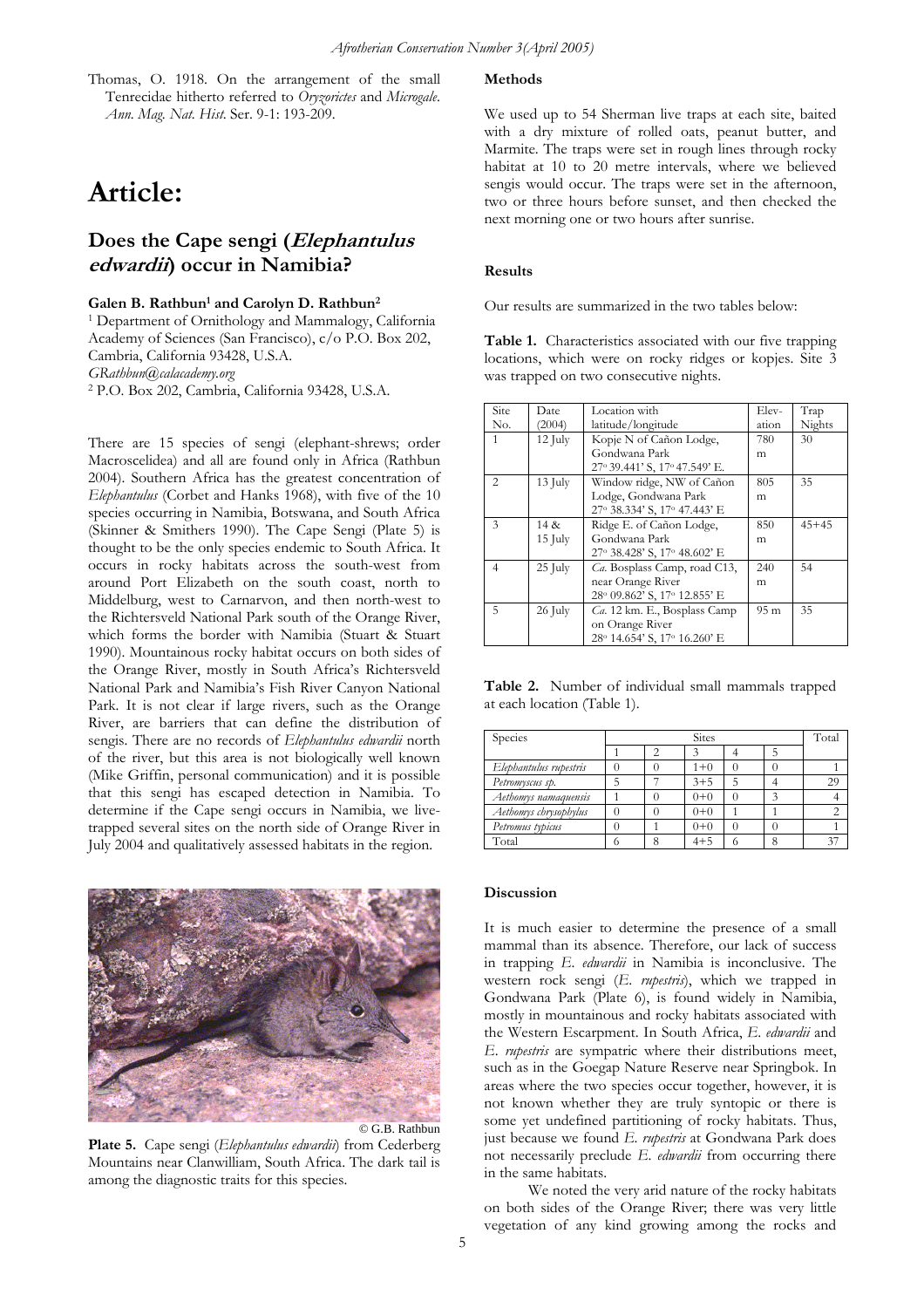boulders. Although this may be the result of recent belowaverage rainfall years, that would not explain the absence of perennial and woody plants. This is in contrast to the rich flora found at locations in South Africa where we have trapped *E*. *edwardii* in the past, including the fynbos in the Cederberg Mountains near Clanwilliam and the Succulent Karoo at Goegap Nature Reserve near Springbok. We believe that *E*. *edwardii* is probably associated with more mesic rocky areas compared to *E*. *rupestris*, which is usually found in more arid and quite barren rocky areas, at least in Namibia.

**Plate 6:** A western rock sengi, *Elephantulus rupestris*, captured in the current study at Gondwana Park, Namibia.



© G.B. Rathbun

**Plate 7:** Map of mean annual rainfall in South Africa (South African Rain Atlas, 2004)



**Plate 8:** Map of mean annual rain days in South Africa (South African Rain Atlas, 2004).



The relatively moist or mesic habitats where the Cape Sengi is found are associated with the South Atlantic Anticyclone (winter rain) weather system that dominates the Cape Region of South Africa. In comparison, the Subtropical High Pressure Zone creates the more arid (and summer rain) conditions found in most of Namibia (Mendelsohn *et al.* 2002). The influence of the South Atlantic Anticyclone system wanes in the Orange River region, thus creating more arid habitats coincidentally with the Orange River (Plates 7 and 8).

 We speculate, based on our trapping results and a qualitative assessment of habitats, that *E*. *edwardii* does not extend into Namibia. We suspect that it is restricted to South Africa because of the decline of mesic rocky habitats in southern Namibia in the vicinity of the Orange River. It is not likely that the Orange River acts as a physical barrier to their occurrence to the north.

### **Literature Cited**

- Corbet, G.B. & Hanks, J. 1968. A revision of the elephant-shrews, Family Macroscelididae. *Bulletin of the British Museum (Natural History) Zoology,* 16(2): 47-111.
- Mendelsohn, J., Jarvis, A., Roberts, C. & Robertson, T. 2002. *Atlas of Namibia – A Portrait of the Land and its People.* David Philip Publishers, Cape Town, South Africa. 200 pp.
- Rathbun, G.B. 2004. World Wide Web site: [http://www.calacademy.org/research/bmammals/eshr](http://www.calacademy.org/research/bmammals/eshrews/) [ews/](http://www.calacademy.org/research/bmammals/eshrews/)
- South African Rain Atlas. 2004. World Wide Web site: <http://134.76.173.220/rainfall/index.html/>
- Skinner, J. D. & Smithers, R.H.N. 1990. *The mammals of the southern African subregion.* University of Pretoria, Pretoria, South Africa. 771 pp.
- Stuart, C. & Stuart, T. 1990. *Chris and Tilde Stuart's field guide to the mammals of southern Africa.* Struik House, Cape Town, South Africa:. 272 pp.

## **Afrotheria News**

## **Black-and-rufous sengi (Rhynchocyon petersi) at the Philadelphia Zoo**

The genus *Rhynchocyon* has rarely been held in zoo collections. Prior to 2000, the only individuals that were held for any extended period of time were two *R. chrysopygus* held at different times at the Frankfurt Zoo.

In November 2000, the Philadelphia Zoo acquired two pairs of black-and-rufous sengis (*R. petersi*) from a source within the US. The animals were reported to be captive-born and arrived already adapted to a diet of dried cat food. We have continued with this diet, with the addition of insects (mostly crickets and mealworms) and nutritional supplements. The following is a brief summary of our experience with these animals.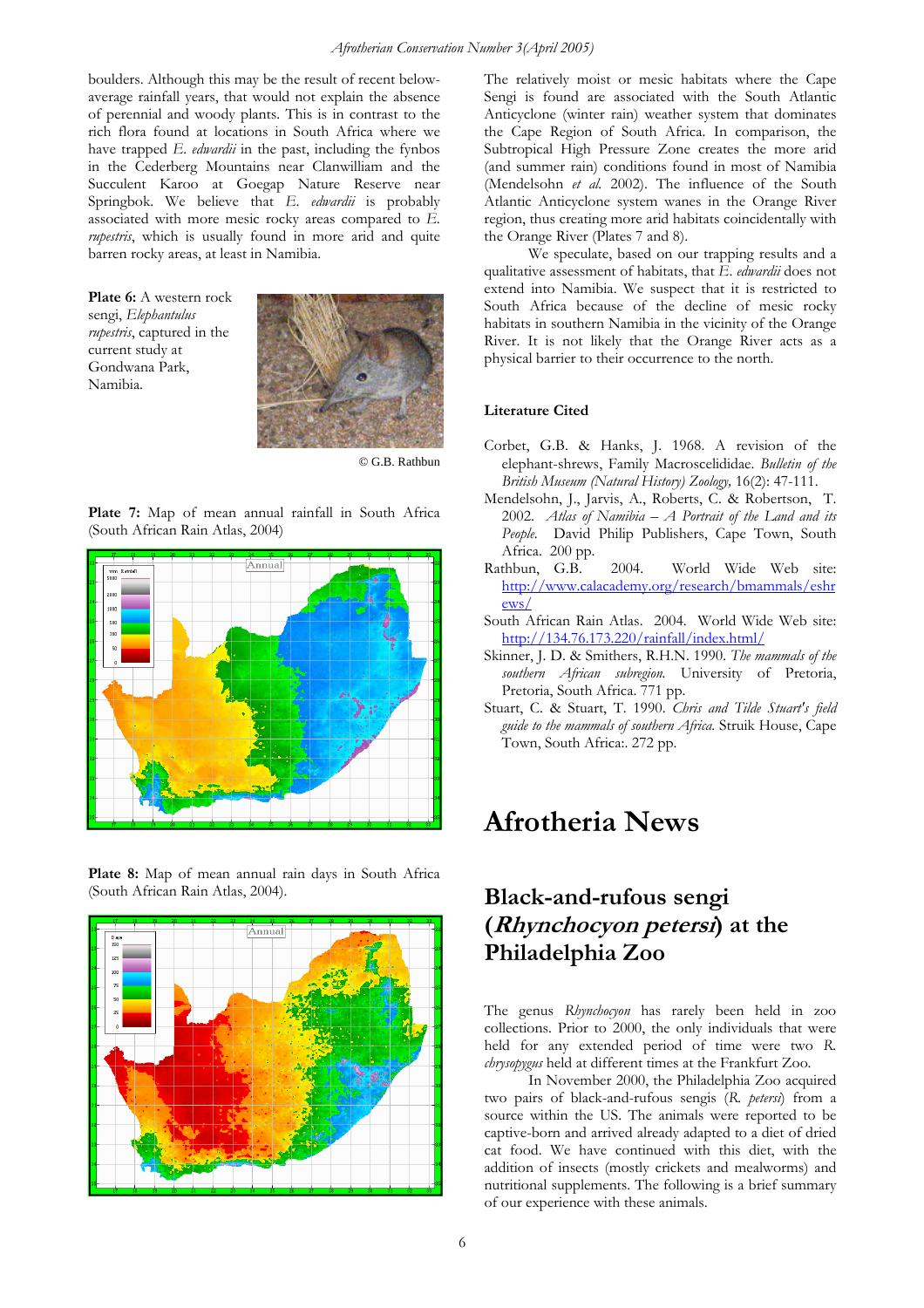

**Plate 9**. Male and female black-and-rufous sengis with their twin offspring in Philadelphia Zoo.

Since the arrival of the two pairs, we have had 14 surviving offspring to four different pairings (two of the pairings included the same male). The Cincinnati Zoo, which received two pairs earlier in 2000, has also had successful reproduction and recorded the first documented captive breeding of this genus.

At the Philadelphia Zoo, litter size has been one or two. Twin as well as singleton litters have been reared successfully by the mother. Infants are born naked and with sealed eyes. They are deposited in a nest constructed by the adults, using available substrate (dried leaves, shredded paper, and/or wood mulch as provided). Mothers enter the nest for a single brief daily nursing bout and otherwise do not interact with the infant(s). Infants begin leaving the nest at 3-4 weeks of age. Fathers do not appear to be involved in infant care, with no interaction observed during the in-nest period and only casual interaction after the infants emerge from the nest. It is unclear whether male participation in nest construction constitutes parental investment, since adults also construct nests for sleeping. Interbirth interval following a successful litter is typically more than 80 days, but shorter (>40 days) if no infants survive from a litter.

 Despite the number of surviving infants, survivorship as a proportion of total born has been low, although it has improved in the past year. Behavioural and perhaps nutritional issues are involved in infant losses. Successful rearing has occurred both with the male present and with the male separated, and both on and off exhibit. We have only very limited experience with a single two-female group, so can't yet determine relative reproductive success in such a group versus a pair. It does appear that unrelated females are relatively tolerant of each other, with or without a male present. It seems unlikely that multi-male groups would be reproductively successful. Although our experience in this area is limited as well, male-male tolerance (between non-relatives) appears to be lower than female-female tolerance.

 Our breeding programme, in addition to adding to husbandry knowledge for this genus, has allowed us to collect substantial new information on reproduction, development, and social and other behaviour. We are also working to link our zoo programme with *in-situ* efforts, funding a survey of *R. petersi* in Kenya in 2004. Future plans include publishing more detail on the biology and

husbandry of the species, expansion of the breeding programme to other institutions (we have already sent offspring to two other US facilities), and continued efforts to support field projects.

**Andrew J. Baker**, Philadelphia Zoo *Baker.Andy@phillyzoo.org*  **Kim Lengel**, Philadelphia Zoo *Lengel.Kim@phillyzoo.org* **Kelly McCafferty**, Philadelphia Zoo *McCafferty.Kelly@phillyzoo.org* **Heidi Hellmuth**, National Aquarium in Baltimore *hhellmuth@earthlink.net*

## © Kelly McCafferty **An update on the annual dassie census in Matobo Hills, Zimbabwe.**

Counts of two species of dassie or hyrax (*Heterohyrax brucei* and *Procavia capensis*) are conducted annually in Matobo Hills Zimbabwe (see the report by Chiweshe in *Afrotherian Conservation* Number 1). In 2003 (25 April - 26 May) and 2004 (23 April - 1 May) we surveyed the same 28 sampling sites (20 in the national park, 4 in commercial farmlands and 4 in communal lands) using the same methods as before. These were the twelfth and thirteenth censuses.

In 2003 the total number of dassies recorded was 1,363 animals (see Table 3 for details) - an increase of 7.5% from the previous year. This suggested that, in spite of the bad 2001/2002 rainy season and increased signs of poaching, there is a steady population recovery following the devastating disease outbreak in 1998. No sick-looking animals were noticed during this census period.

**Table 3.** Overall totals of dassies (*Heterohyrax brucei* and *Procavia capensis*) counted in the three land-use areas in the Matobo Hills in 2003 and 2004. Age categories -  $pup =$  < 3 months; juvenile (juv)  $= 1$  year (born the previous year); sub-adult (sub-ad) = 2 years; adult (ad) =  $3+$  years. NP national park; CFL - commercial farmland; CL communal land.

**2003**  Land use Species Ad Sub Juv ad Pup Total NP (20) Hb 315 64 50 124 553 Pc 287 83 50 95 515 CFL (4) Hb 47 15 14 26 102 Pc | 35 | 11 | 5 | 15 | 66  $CL(4)$  | Hb | 29 | 2 | 6 | 8 | 45 Pc | 51 | 11 | 7 | 13 | 82 Overall Hb 391 81 70 158 700 Pc 373 105 62 123 663

**2004** 

| Land use | Species        | Ad  | Sub | Juv      | Pup | Total |
|----------|----------------|-----|-----|----------|-----|-------|
|          |                |     |     | ad       |     |       |
| NP(20)   | Нb             | 214 | 29  | 21       | 56  | 320   |
|          | Pc             | 187 | 31  | 4        | 59  | 281   |
| CFL(4)   | Нb             | 34  | 10  | 6        | 6   | 56    |
|          | Pc             | 29  | 9   | 5        | 13  | 56    |
| CL(4)    | Нb             | 17  | 2   | 2        | 3   | 24    |
|          | Pc             | 31  | 5   | $\theta$ | 5   | 41    |
| Overall  | Нb             | 265 | 41  | 29       | 65  | 400   |
|          | P <sub>c</sub> | 147 | 45  | 9        | 77  | 378   |

7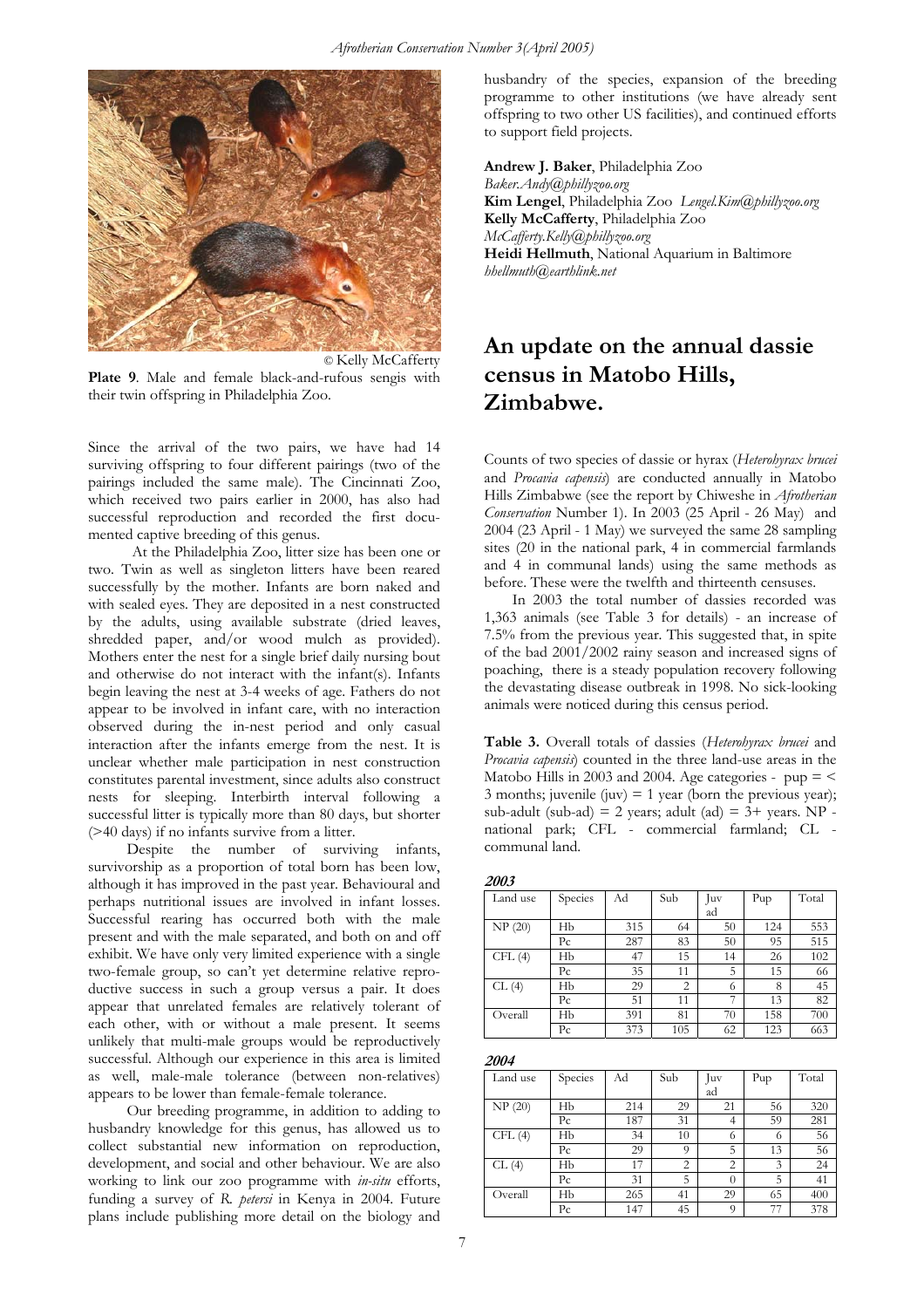However, in the 2004 census, the total number of animals counted was 778, a decrease of 42.9% (42.9% in *H. brucei*, 43.0% in *P. capensis*). A factor that might have affected this reduced count was the lack of foliage with good nutritional value in some areas of the park at the beginning of the animals' breeding period (August-September). This was caused by an extensive fire that burnt much of the park in August, compounded by very late rains to trigger fresh grass and leaves. Previous census results show that breeding success is usually higher following a good rainy season the year before.

Populations of both dassie species are denser in the park. Wider fluctuations in populations outside the park may be caused by competition for food with domestic livestock, and excessive and unchecked poaching activities. Natural predation is by snakes, raptors and carnivores. In the communal and resettled commercial farmlands, *Heterohyrax* appears to be more vulnerable to poaching than *Procavia*. This is probably due to its larger body size and its foraging behaviour; it is found in much lower kopje elevations making it more prone to snaring or capture by dogs. In turn, as in previous years, the colonies of *P. capensis* were located at higher kopje elevations in the communal areas compared to those in the protected national park and commercial farmlands.

Poaching activities continued both inside and outside the national park. A total of 68 snares was found in the study area and removed in 2003. In 2004, 23 wire and 4 fibre snares (set for both large mammals and dassies) were removed, in addition to seven rotten *Heterohyrax* carcasses in snares set in trees. In addition, curios made of dassie skins were seen being sold at almost all the gift shops within Matobo National Park, and at the nearby Bulawayo City Hall Mall.

The bad dassie breeding season in 2004 may be affecting their natural predators. Normally, egg-laying in Black Eagles starts from the end of April, beginning of May, yet none of the pairs within the Matobo Hills had started laying eggs by the end of the 2004 census.

I would like to thank the Warden of Matobo National Park who was very helpful, especially through the provision of a field assistant and accommodation. His senior staff also helped in many ways. My sincere thanks go to Viv Wilson and D.B. Hubbard for helping me get the project going by providing fuel. I am also very grateful to Evans Mabiza who was my assistant during both the 2003 and 2004 censuses.

**Ngoni Chiweshe**  Birdlife Zimbabwe *[birds@zol.co.zw](mailto:birds@zol.co.zw)*

## **Afrotheria Noticeboard**

## **The Species Survival Commission gets a new chair**

Dr Holly Dublin has been appointed as the new chair to the IUCN Species Survival Commission. David Brackett

completed his second term in the post at the World Conservation Congress and stood down under the rules of the IUCN statutes. During his Chairmanship, the SSC grew from a membership of 5,000 to nearly 8,000, with an ever-complex structure of more than 120 [Specialist](http://www.iucn.org/themes/ssc/sgs/sgs.htm)  [Groups,](http://www.iucn.org/themes/ssc/sgs/sgs.htm) Task Forces, and Committees. David leaves a lasting legacy - a more focused, integrated and effective body of conservation experts, primed to take on the challenges facing conservation in the 21st century.

Holly Dublin's association with the SSC began over 30 years ago when she became a member of her first Specialist Group. Since that time she has contributed to numerous SSC Specialist Groups, task forces and initiatives. In 1992 she became the Chair of the African Elephant SG, one of the Commission's most productive and acclaimed groups. In 1994, Holly joined the SSC Executive Committee.

In 2002, Holly completed twenty years working for WWF. Since then, she has served as a Senior Conservation Adviser for IUCN's Eastern Africa Regional Office in Nairobi, while conducting independent evaluations and programmatic planning exercises for the Global Environment Facility, the International Finance Corporation, UNEP, WWF International and numerous other nongovernmental organizations.

Dr Dublin's priorities for the SSC over the next four years include:

• restructure the Commission and its Secretariat support system to facilitate the integration of the work of SSC's members and Specialist Groups with the outputs of the SSC Strategic Plan (2001–2010) and IUCN's Key Results Areas (2005–2008)

• re-appoint the Specialist Group Chairs on the basis of criteria developed by the Consultative Group on Commissions, recommended to the IUCN Governance Task Force and later adopted by Council

• continue to respond in tangible ways to the recommendations outlined in the SSC's "2001 Study on Voluntarism" and the "2004 External Review of IUCN Commissions"

assist in securing support for the implementation of the Species Information Service to enable it to reach its full potential

forge stronger and more synergistic partnerships and joint programmes of work with our "sister" Commissions, the Secretariat and with relevant institutions and individuals outside IUCN

investigate the merit and feasibility of SSC hosting an international forum on species conservation.

For further information contact: **Anna Knee or Andrew McMullin** 

IUCN Species Programme Communications Officers Tel: +41 (0)22 999 0153 Email: *[alk@iucn.org](mailto:alk@iucn.org)* or *[mcmullina@iucn.org](mailto:mcmullina@iucn.org)*

## **Global Species Assessment online**

The Global Species Assessment or GSA is the most comprehensive evaluation ever undertaken of the status of the world's biodiversity. It was released towards the end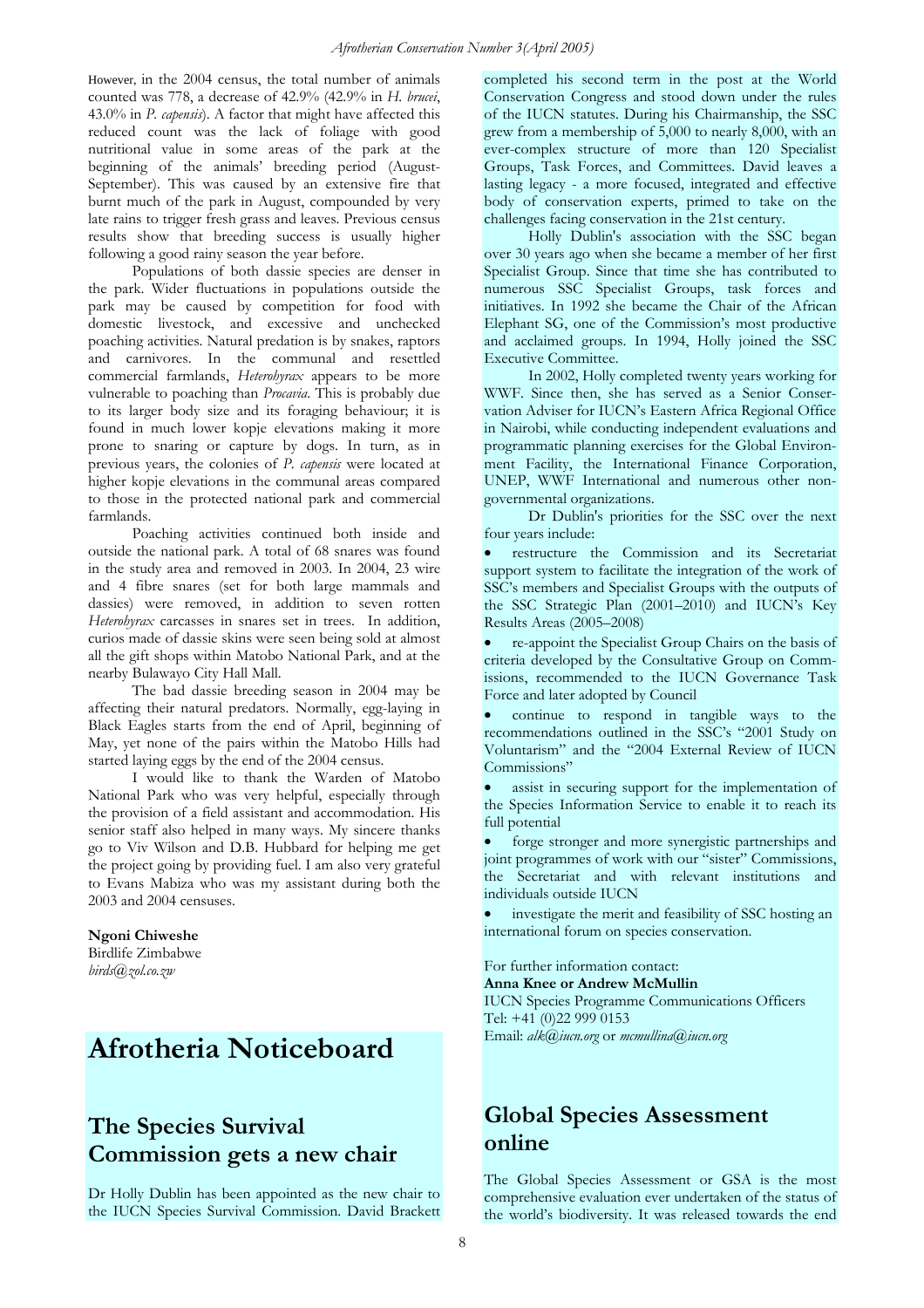of last year in conjunction with the 2004 IUCN Red List of Threatened Species.

The GSA shows trends in biodiversity over four years since the last major analysis in 2000, and it includes, for the first time, complete assessments of amphibians, cycads and conifers, as well as regional case studies. It also highlights which species are at greatest risk of extinction, where they occur, and the many threats facing them. Key findings of the GSA include:

- o Numbers of threatened species are increasing across almost all the major taxonomic groups
- o Most threatened birds, mammals, and amphibians are located on the tropical continents
- o The world's list of extinctions increased from 766 in 2000 to 784 documented extinctions since 1500 AD.
- o Although estimates vary greatly, current extinction rates are at least one hundred to a thousand times higher than background or "natural" rates
- o Humans have been the main cause of extinction and continue to be the principle threat to species at risk of extinction
- o Habitat loss, introduced species, and overexploitation are the main threats, with humaninduced climate change becoming an increasingly significant problem.

The Global Species Assessment report is now available on the SSC website at:

[http://www.iucn.org/themese/ssc/](http://www.iucn.org/bookstore/) or from the IUCN Bookstore at: <http://www.iucn.org/bookstore/>

The GSA is produced by the Red List Consortium comprising IUCN and its Species Survival Commission, Conservation International and its Center for Applied Biodiversity Science, BirdLife International and NatureServe.

### **Change of site for tenrecs**

The website run by David Kupitz entitled *Tenrec Resources and Information* has moved! It is no longer at www.tenrec.org but can now be found at: http://tenrec.xardas.lima-city.de/

The new site includes a welcome line in Malagasy!

# **Bibliography**:

### **Some Recent Publications on the Afrotheria**

Asher, R.J. 2005. Insectivoran-Grade Placental mammals: character evolution and fossil history. In K.D. Rose and J.D. Archibald (eds.), *The Rise of Placental Mammals: Origin and Relationships of the Major Clades*. John Hopkins University Press.

- Carter, A. M., Blankenship, T.N., Kunzle, H. & Enders, A.C. 2004. Structure of the definitive placenta of the tenrec, *Echinops telfairi*. *Placenta*, 25:218-232.
- Carter, A. M., Enders, A.C., Kunzle, H., Odour-Okelo, D. & Vogel, P. 2004. Placentation in species of phylogenetic importance: the Afrotheria. *Animal Reproduction Science,* 82-83:35-48.
- Cordeiro, N. J. & Pohjonen, V. 2003. Wahlberg's eagle preys on elephant-shrew in a Tanzania forest. *Gabar,* 14:29-30.
- Douady, C. J., Catzeflis, F., Raman, J., Springer, M.S. & Stanhope, M.J. 2003. The Sahara as a vicariant agent, and the role of Miocene climatic events, in the diversification of the mammalian order Macroscelidea (elephant shrews). *Proceedings of the National Academy of Sciences USA,* 100: 8325-8330.
- Helgen, K. M. 2003. Major mammalian clades: a review under consideration of molecular and palaeontological evidence. *Mammalian Biology,* 68:1-15.
- Moyer, D. C. & Mulungu, E.A. 2004. *Report on a field trip to the central part of the Udzungwa Scarp Catchment Forest Reserve, 11-15 May 2004.* Wildlife Conservation Society (New York), Tanzania Project, New York, USA.
- Nikaido, M., Nishihara, H., Hukumoto, Y. & Okada, N. 2003. Ancient SINEs from African endemic mammals. *Molecular Biology and Evolution,* 20: 522-527.
- Olson, L. E. & Goodman, S. M. 2003. Phylogeny and biogeography of tenrecs. Pp. 1235-1242 in S. M. Goodman and J. P. Benstead (eds.), *Natural History of Madagscar*. University of Chicago Press, Chicago and London.
- Olson, L.E., Goodman, S.M. & Yoder, A.D. (2004). Illumination of cryptic species boundaries in shrew tenrecs (Mammalia: Tenrecidae; *Microgale*), with new insights into geographic variation and distributional constraints. *Biological Journal of the Linnean Society*, 2004, **83:** 1–22.
- Oguge, N., Hutterer, R., Odhiambo, R. & Verheyen, W. 2004. Diversity and structure of shrew communities in montane forests of southeast Kenya. *Mammalian Biology,*  69:289-301.
- Robinson, T. J., Fu, B., Ferguson-Smith, M.A. & Yang, F. 2004. Cross-species chromosome painting in the golden mole and elephant-shrew: support for the mammalian clades Afrotheria and Afroinsectiphillia but not Afroinsectivora. *Proceedings of the Royal Society, London, B* 271: 1477-1484.
- Robinson, T.J. & Seiffert, E.R. 2004. Afrotherian origins and interrelationships: New views and future prospects. *Current Topics in Developmental Biology*, 63: 37-60.
- Schmid, J. & Stephenson, P.J. 2003. Physiological adaptations of Malagasy mammals: lemurs and tenrecs compared. Pp 1198-1203 in S. M. Goodman and J. P. Benstead (eds*.), The Natural History of Madagascar*. University of Chicago Press, Chicago and London.
- Schoeman, S., Bennet, N.C., Van der Merwe, M. & Schoeman, A.S. 2004. Reproduction in the Hottentot golden mole, *Amblysomus hottentotus* (Afrosoricida: Chrysochloridae). *African Zoology,* 39: 41-46.
- Soarimalala, V. & Goodman, S. M. 2003. The food habits of Lipotyphla. Pp 1203-1205 in S. M. Goodman and J. P. Benstead (eds.), *Natural History of Madagscar*, University of Chicago Press, Chicago and London.
- Springer, M.S., Stanhope, M.J., Madsen, O. & De Jong. W.W. 2004. Molecules consolidate the placental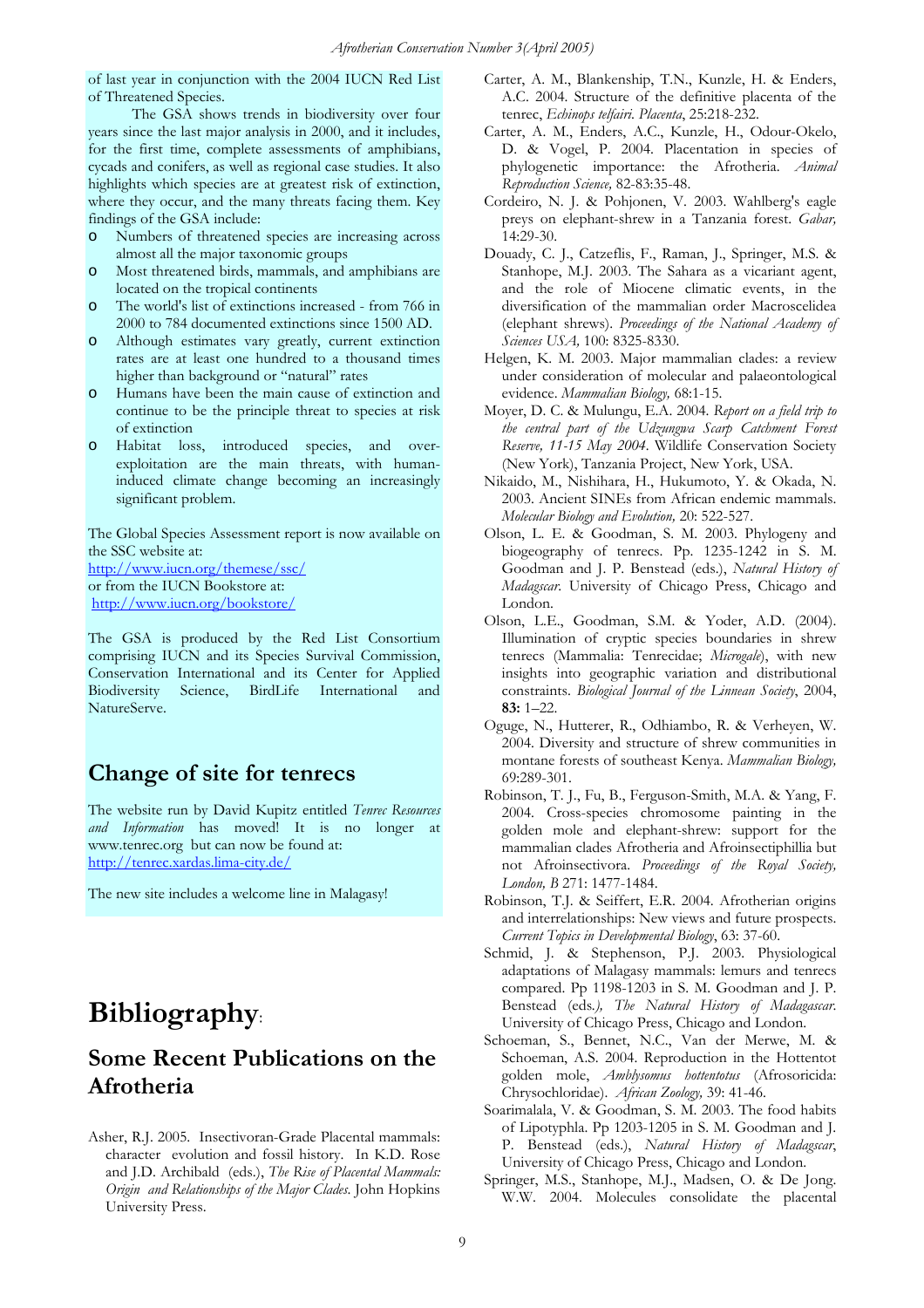mammal tree. *Trends in Ecology and Evolution,* 19: 430- 438.

- Svartman, M., Stone, G., Page, J.E. & Stanyon, R. 2004. A chromosome painting test of the basal karyotype. *Chromosome Research,* 12:45-53.
- Yang, F., Alkalaeva, E.Z., Perelman, P.L., Pardini, A.T., Harrison, W.R., O'Brian, P.C.M., Fu, B., Graphodat-

sky, A.S., Ferguson-Smith, M.A. & Robinson, T.J. 2003. Reciprocal chromosome painting among human, aardvark, and elephant (superorder Afrotheria) reveals the likely eutherian ancestral karyotype. *Proceedings of the National Academy of Sciences USA,* 100: 1062-1066.

# **IUCN/SSC Afrotheria Specialist Group Membership (as of 31 March 2005)**

| CHAIR: Dr. Galen B. Rathbun<br>EDITOR, Afrotherian Conservation: Dr. Peter J. Stephenson      |                                                                                                                                     |                                                                                          |                                                                                                                   |                                                                                              |  |  |  |
|-----------------------------------------------------------------------------------------------|-------------------------------------------------------------------------------------------------------------------------------------|------------------------------------------------------------------------------------------|-------------------------------------------------------------------------------------------------------------------|----------------------------------------------------------------------------------------------|--|--|--|
| WEBMASTER: Dr. Erik Seiffert<br>Email, Voice, & Fax<br>Name<br><b>Address</b><br>Specialities |                                                                                                                                     |                                                                                          |                                                                                                                   |                                                                                              |  |  |  |
|                                                                                               |                                                                                                                                     |                                                                                          | Taxa & Region                                                                                                     | <b>Disciplines</b>                                                                           |  |  |  |
| <b>SECTION COORDINATORS</b>                                                                   |                                                                                                                                     |                                                                                          |                                                                                                                   |                                                                                              |  |  |  |
| Dr. Gary Bronner<br>Golden-mole<br>Section                                                    | Department of Zoology,<br>University of Cape Town, Private<br>Bag, Rondebosch, Western Cape<br>Province 7701, South Africa          | gbronner@botzoo.uct.ac.za<br>Voice: +27 21 6503301<br>Fax: +27 21 6503301                | Chrysochloridae<br>Southern Africa                                                                                | Systematics & taxonomy,<br>population biology,<br>community ecology,<br>conservation biology |  |  |  |
| Dr. Hendrik<br>Hoeck<br>Hyrax Section                                                         | Sonnenbergstr. 3, CH-8280<br>Kreuzlingen, Switzerland                                                                               | hoeck@pinger.ch<br>Voice: +41 71 6882162<br>Fax: +41 71 6882169                          | Hyracoidea<br>Tanzania, Kenya                                                                                     | Conservation biology,<br>behavioural ecology,<br>population biology, ecosystem<br>biology    |  |  |  |
| Dr. Galen<br>Rathbun<br>Chair & Sengi<br>Section                                              | California Academy of Sciences<br>(San Francisco),<br>c/o PO Box 202, Cambria,<br>California 93428, USA                             | GRathbun@CalAcademy.org<br>Voice: $+1$ (805) 927-3059<br>Fax: $+1$ (805) 927-3059        | Macroscelidea<br>East Africa, Southern<br>Africa                                                                  | Behavioral ecology,<br>population biology,<br>conservation biology                           |  |  |  |
| Dr. Peter J. (PJ)<br>Stephenson<br>Tenrec Section &<br>Newsletter<br>Editor                   | WWF International, Africa &<br>Madagascar Programme, Avenue<br>du Mont Blanc, CH-1196 Gland,<br>Switzerland                         | PJStephenson@wwfint.org<br>Voice: +41 22 364 9327<br>Fax: +41 22 364 4238                | Tenrecidae                                                                                                        | Conservation, ecology,<br>reproductive biology,<br>energetics                                |  |  |  |
| Dr. Andrew Taylor<br><b>Aardvark Section</b>                                                  | Wildlife Unit, Veterinary Sciences,<br>University of Pretoria, Private Bag<br>X04, Pretoria, Gauteng Province<br>0110, South Africa | ataylor@op.up.ac.za<br>Voice: +27 83 763 0789<br>Fax: +27 83 763 0789                    | Tubulidentata<br>Southern Africa                                                                                  | Mammalogy                                                                                    |  |  |  |
| <b>MEMBERS</b>                                                                                |                                                                                                                                     |                                                                                          |                                                                                                                   |                                                                                              |  |  |  |
| Prof. Dr. Benjamin<br>Dudu<br>Akaibe                                                          | Laboratoire d'Ecologie et de<br>Gestion des Ressources Animales<br>(LEGERA)                                                         | duduakaibe@vahoo.fr<br>Voice: ++24398539747<br>$Fax: ++873762014332$                     | Macroscelidea<br>Repub. Democ. Du<br>Congo                                                                        | Systematics, ecology,<br>conservation                                                        |  |  |  |
| Dr. Robert Asher                                                                              | Museum fur Naturkunde, Institut<br>fur Systematische Zoologie,<br>InvalidenstraBe 43, Berlin 10115,<br>Germany                      | robert.asher@museum.hu-<br>berlin.de<br>Voice: +49 30 2093 8702<br>Fax: +49 30 2093 8528 | Afrotheria,<br>Tenrecidae,<br>Chrysochloridae                                                                     | Taxonomy, systematics,<br>paleontology                                                       |  |  |  |
| Dr. Ron Barry                                                                                 | Department of Biology, 211<br>Compton Science Center,,<br>Frostburg State University,<br>Frostburg, Maryland 21532, USA             | rbarry@frostburg.edu<br>Voice: +1 (301)687-4167<br>Fax: $+1$ (301)687-3034               | Hyracoidea<br>Zimbabwe                                                                                            | Population biology, behavioral<br>ecology                                                    |  |  |  |
| Prof. Nigel<br>Bennett                                                                        | Department of Zoology &<br>Entomology, University of<br>Pretoria, Pretoria, Gauteng 0002,<br>South Africa                           | ncbennett@zoology.up.ac.za<br>Voice: +27 12 4202538<br>Fax: +27 12 3625242               | Chrysochloridae                                                                                                   | Reproduction, sociobiology,<br>ecology, conservation                                         |  |  |  |
| Dr. Jonathan<br>Benstead                                                                      | The Ecosystem Center, Marine<br>Biological Laboratory, Woods<br>Hole, Massechusetts 02543, USA                                      | ibenstead@mbl.edu<br>Voice: +1 (508) 259-7716                                            | Tenrecidae, Limnogale<br>mergulus                                                                                 | Freshwater ecology, semi-<br>aquatic mammals                                                 |  |  |  |
| Dr. Paulette<br>Bloomer                                                                       | Department of Genetics,<br>University of Pretoria, Pretoria,<br>Gauteng Province 0002, South<br>Africa                              | pbloomer@postino.up.ac.za<br>Voice: +27 12 420-3259<br>Fax: +27 12 362-5327              | Hyracoidea<br>Chrysopchloridae<br>South Africa                                                                    | Molecular ecology, molecular<br>systematics, conservation<br>biology                         |  |  |  |
| Dr. Thomas<br>Butynski                                                                        | Conservation International, P.O.<br>Box 68200, Langata 00200, Kenya                                                                 | tbutynski@aol.com<br>Voice: +254-2-890547<br>Fax: $+254-2-890615$                        | Primates, Rodentia,<br>Artiodactyla, Rhyn-<br>chocyon, Botswana,<br>East Africa, DRC,<br><b>Equitorial Guinea</b> | Conservation biology, wildlife<br>ecology, montane forest<br>ecology                         |  |  |  |
| Mr. Ngoni<br>Chiweshe                                                                         | BirdLife Zimbabwe, P.O. Box RV<br>100, Runiville, Harare, Zimbabwe                                                                  | birds@zol.co.zw<br>Voice: +263 4 490208 or<br>481496<br>Fax: $+263$ 4 490208             | Hyracoidea                                                                                                        | Population biology and<br>conservation biology                                               |  |  |  |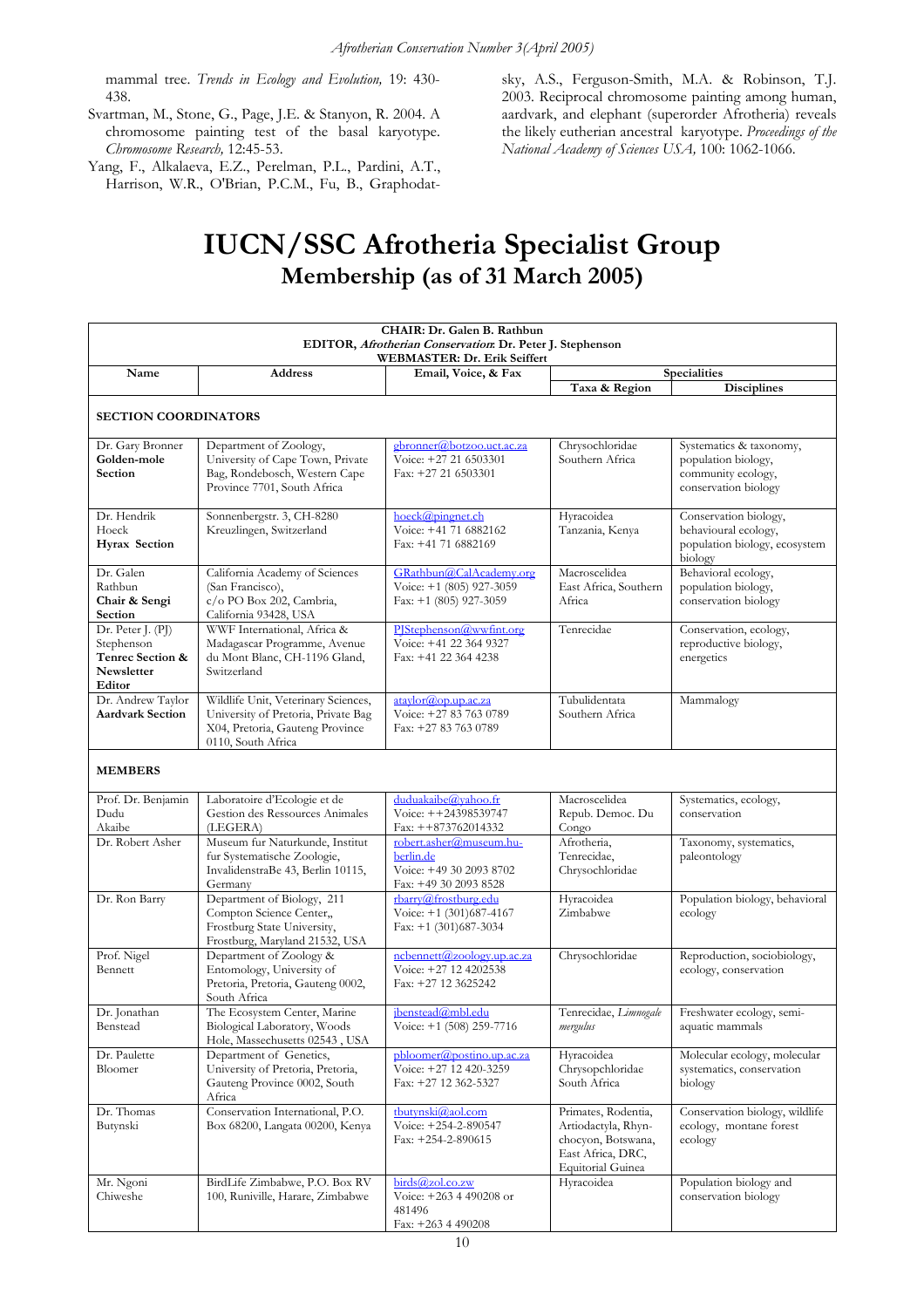| Afrotherian Conservation Number 3 (April 2005) |  |  |  |
|------------------------------------------------|--|--|--|
|                                                |  |  |  |

|                                 |                                                                                                                                                                                  | Afrotherian Conservation INumber 3(April 2005)                                                                             |                                                                   |                                                                                      |
|---------------------------------|----------------------------------------------------------------------------------------------------------------------------------------------------------------------------------|----------------------------------------------------------------------------------------------------------------------------|-------------------------------------------------------------------|--------------------------------------------------------------------------------------|
| Mr. Stefan Cilliers             | Ecological and Wildlife<br>Consultants, P.O Box 4, Ingogo,<br>Natal 2944, South Africa                                                                                           | stefancilliers@absamail.co.za<br>Voice: +27 82 6070182<br>Fax: +27 34 3122102                                              | Tubulidentata<br>Botswana,<br>Zimbabwe, South<br>Africa           | Wildlife Management, capture<br>and care                                             |
| Mr. Fenton<br>(Woody) Cotterill | Natural History Museum of<br>Zimbabwe and Biodiversity<br>Foundation of Africa, PO Box<br>FM730, Famona, Bulawayo,<br>Zimbabwe                                                   | woodyc@gatorzw.com<br>Voice: +263 9 881078<br>Fax: +263 9 285761                                                           | Macroscelidea<br>Hyracoidea<br>Southeastern Africa                | Systematics, evolution,<br>conservation, ecology,<br>data/information mangmt.        |
| Dr. Clare<br>FitzGibbon         | RSP Ecoscope, Welltown,<br>Boscastle, Cornwall PL35 ODY,<br>United Kingdom                                                                                                       | fitzgibbonc@rpsplc.co.uk<br>Voice: +44 1840 250242<br>Fax: $+44$ 1840 250040                                               | Macroscelidea:<br>Rhynchocyon &<br>Petrodromus<br>Kenya, Tanzania | Conservation Biology,<br>population biology                                          |
| Mr. Steve<br>Goodman            | Field Museum of Natural History,<br>Roosevelt Road at Lake Shore<br>Drive, Chicago, Illinois 60605,<br><b>USA</b><br><b>OR</b><br>WWF, BP 738, Antananarivo<br>(101), Madagascar | sgoodman@wwf.mg<br>Voice: +1 (312) 665-7748<br>Fax: $+1$ (312) 665-7754<br>Voice: +261 20 2234885<br>Fax: $+261202234888$  | Oryzorictinae<br>Tenrecidae                                       | Ecology,<br>taxonomy                                                                 |
| Dr. Ian Gordon                  | Environmental Health Division,<br>International Centre of Insect<br>Physiology and Ecology, PO Box<br>30772, Nairobi, Kenya                                                      | igordon@icipe.org<br>Voice: +254 (0)2 861-309<br>Voice: +254 (0)2 861-680-4<br>X3121<br>Fax: +254 (0)2 806-330/860-<br>110 | Macroscelidea,<br>Rhynchocyon and<br>Petrodromus<br>Kenya         | Conservation biology, natural<br>resource management,<br>sustainable use             |
| Mr. Mike Griffin                | Ministry of Environment and<br>Tourism, Private Bag 13306,<br>Windhoek, Namibia                                                                                                  | ssaurus@iafrica.com.na<br>Voice: +264 (0)61 237 553<br>Fax: +264 (0)61 237 552                                             | All taxa<br>Namibia                                               | Taxonomy, biogeography,<br>conservation science                                      |
| Prof. Kim Howell                | Department of Zoology & Marine<br>Biology, University of Dar es<br>Salaam, PO Box 35064, Dar es<br>Salaam, Tanzania                                                              | kmhowell@udsm.ac.tz<br>Voice: +255 22 2410462<br>Fax: None                                                                 | Macroscelidea,<br>Rhynchocyon petersi<br>Eastern Africa           | Distribution, ecology,<br>conservation, impact<br>assessment                         |
| Ms. Paula Jenkins               | Mammal Group, Department of<br>Zoology, The Natural History<br>Museum, Cromwell Road, London<br>SW7 5BD, UK.                                                                     | pdj@nhm.ac.uk or<br>P.Jenkins@nhm.ac.uk<br>Voice: +44 20 7942 5578<br>Fax:                                                 | Tenrecidae                                                        | Taxonomy,<br>biogeography                                                            |
| Mr. Peter Lindsey               | University of Pretoria, Mammal<br>Research Institute, Pretoria 0002,<br>South Africa                                                                                             | plindsey@zoology.up.ac.za<br>Voice: +27 12 420 4573<br>Fax: +27 82 6794732                                                 | Tubulidentata<br>Southern Africa                                  | Conservation biology, ecology,<br>behavioral ecology                                 |
| Dr. Sarita Maree                | Department of Zoology and<br>Entomology, The University of<br>Pretoria, Lynwood Road, Hillcrest,<br>Pretoria 0002, South Africa                                                  | smaree@zoology.up.ac.za<br>Voice: +27 12 4202538<br>Fax: +27 3625242                                                       | Chrysochloridae<br>South Africa                                   | Molecular systematics,<br>Taxonomy, Phylogenetics                                    |
| Dr. Martin Nicoll               | WWF Madagascar Programme<br>Office, BP 738, Antananarivo 101,<br>Madagascar                                                                                                      | men@wanadoo.mg<br>Voice: +261 20 22 34885<br>Fax: +261 20 2234888                                                          | Oryzorictinae<br>Tenrecidae                                       | Conservation, ecology,<br>reproductive biology,<br>energetics                        |
| Dr. Link Olson                  | University of Alaska Museum, 907<br>Yukon Drive, Fairbanks, AK<br>99775-6960                                                                                                     | link.olson@uaf.edu<br>Voice: +1 (907) 474-5998<br>Fax: +1 (907) 474-5469                                                   | Tenrecidae                                                        | Biogeography, taxonomy,<br>conservation genetics                                     |
| Prof. Mike Perrin               | School of Botany and Zoology,<br>University of Natal, Private Bag<br>X01, Scottsville, Pietermaritzburg,<br>KwaZulu-Natal 3209, South Africa                                     | perrin@nu.ac.za<br>Voice: +27 (0)33 260 5118<br>Fax: $+27$ (0)33 260 5105                                                  | Macroscelidea<br>Southern Africa,<br>Uganda                       | Ecology, conservation<br>biology, behaviour,<br>ecophysiology                        |
| Dr. Daniel<br>Rakotondravony    | Departement de Biologie Animale,<br>Université d'Antananarivo, BP 906,<br>Antananarivo 101, Madagascar                                                                           | drakotondravony@simicro.mg<br>Voice: +261 20 22 287 33<br>Fax: +261 20 22 313 98                                           | Tenrecidae                                                        | Inventory, conservation<br>biology, natural resources<br>management                  |
| Prof. Terry<br>Robinson         | Department of Zoology,<br>Stellenbosch University, Private<br>Bag X1, Matieland 7602, South<br>Africa                                                                            | tir@land.sun.ac.za<br>Voice: +27 21 808-3955<br>Fax: $+27$ 21 808-2405                                                     | Afrotheria<br>South Africa                                        | Cytogenetics, molecular<br>genetics, systematics,<br>evolution                       |
| Dr. Erik Seiffert<br>Webmaster  | Oxford University Museum of<br>Natural History, Parks Road,<br>Oxford OX33 1BQ, United<br>Kingdom                                                                                | erik.seiffert@earth.ox.ac.uk<br>Voice: +44 (0)1865 282452<br>Fax: $+44$ (0)1865 272970                                     | Afrotheria                                                        | Evolutionary biology,<br>systematics, paleontology                                   |
| Prof. Hezy<br>Shoshani          | Department of Biology, University<br>of Asmara, PO Box 1220, Asmara,<br>Eritrea                                                                                                  | hezy@eol.com.er<br>Voice: $+291-1-16-19-26$                                                                                | Hyracoidea<br>Tubulidentata<br>Horn of Africa<br>(Eritrea)        | Taxonomy, conservation<br>biology, ecology, population<br>biology, ecosystem biology |
| Ms. Voahangy<br>Soarimalala     | c/o WWF Ecology Training<br>Programme, WWF, BP 738,<br>Antananarivo 101, Madagascar                                                                                              | etp@wwf.mg                                                                                                                 | Tenrecidae                                                        | Conservation biology,<br>taxonomy                                                    |
| Mr. Christopher<br>Stuart       | African-Arabian Wildlifve<br>Research Centre, PO Box 6,<br>Loxton, Northern Cape Province<br>6985, South Africa                                                                  | aawrc@yebo.co.za<br>Voice: +27 53 3813011<br>Fax: +27 53 3813001                                                           | Afrotheria                                                        | Wildlife management,<br>zoogeography                                                 |
| Prof. Peter Vogel               | Institut d'Ecologie - Zoologie et<br>Ecologie Animale, Bâtiment de<br>Biologie, Université de Lausanne,<br>CH 1015 Lausanne, Switzerland                                         | peter.vogel@ie-zea.unil.ch<br>Voice: +41 21 692 41 61<br>Fax: +41 21 692 41 65                                             | Tenrecidae<br>Micropotamogale<br>lamottei<br>Ivory Coast          | Ecology, population biology,<br>taxonomy                                             |